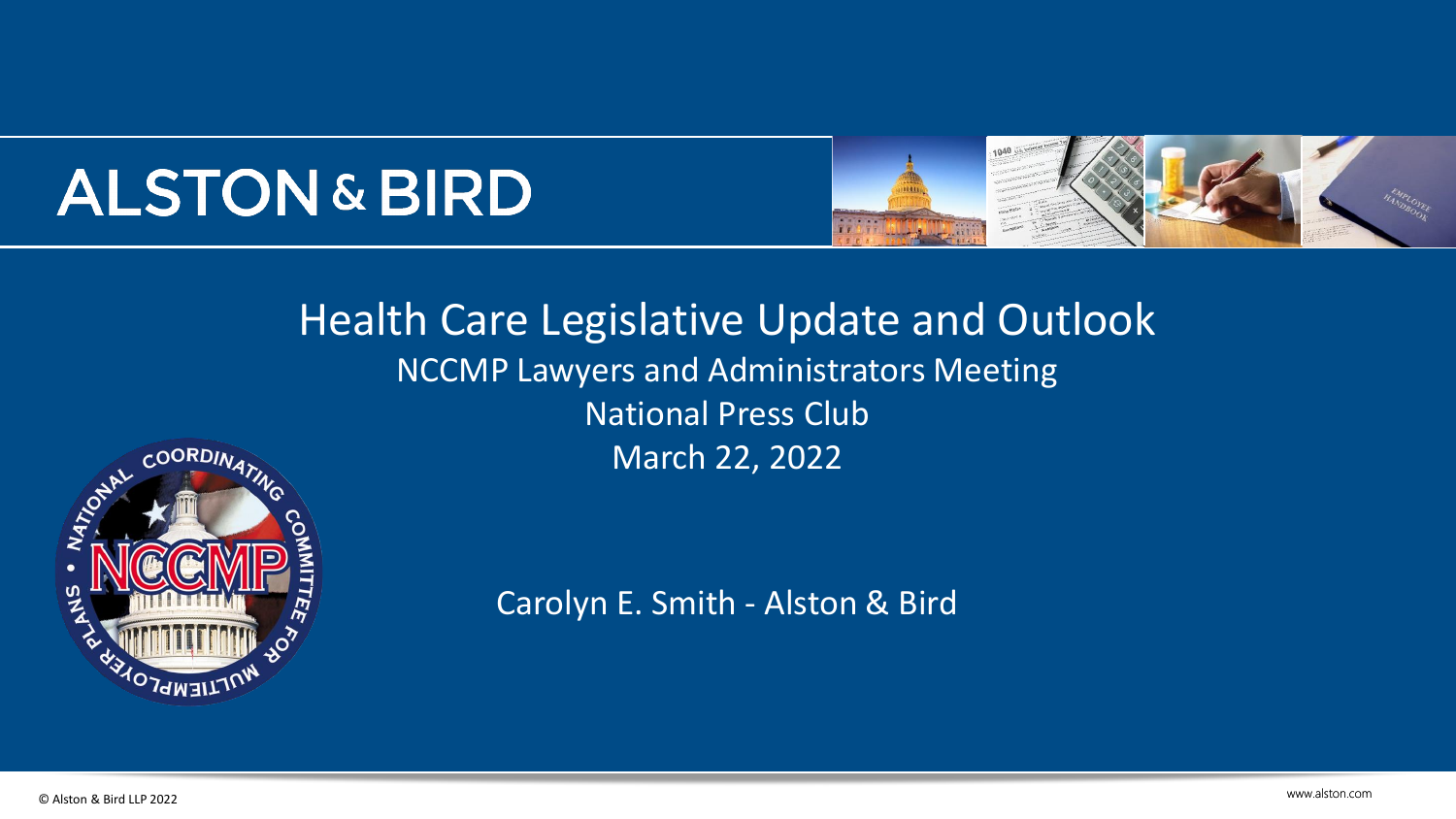



### **Agenda**

- **Setting the Stage**
- **NCCMP Approach**
- **Specific Issues**
- **Potential Vehicles for Further Legislation**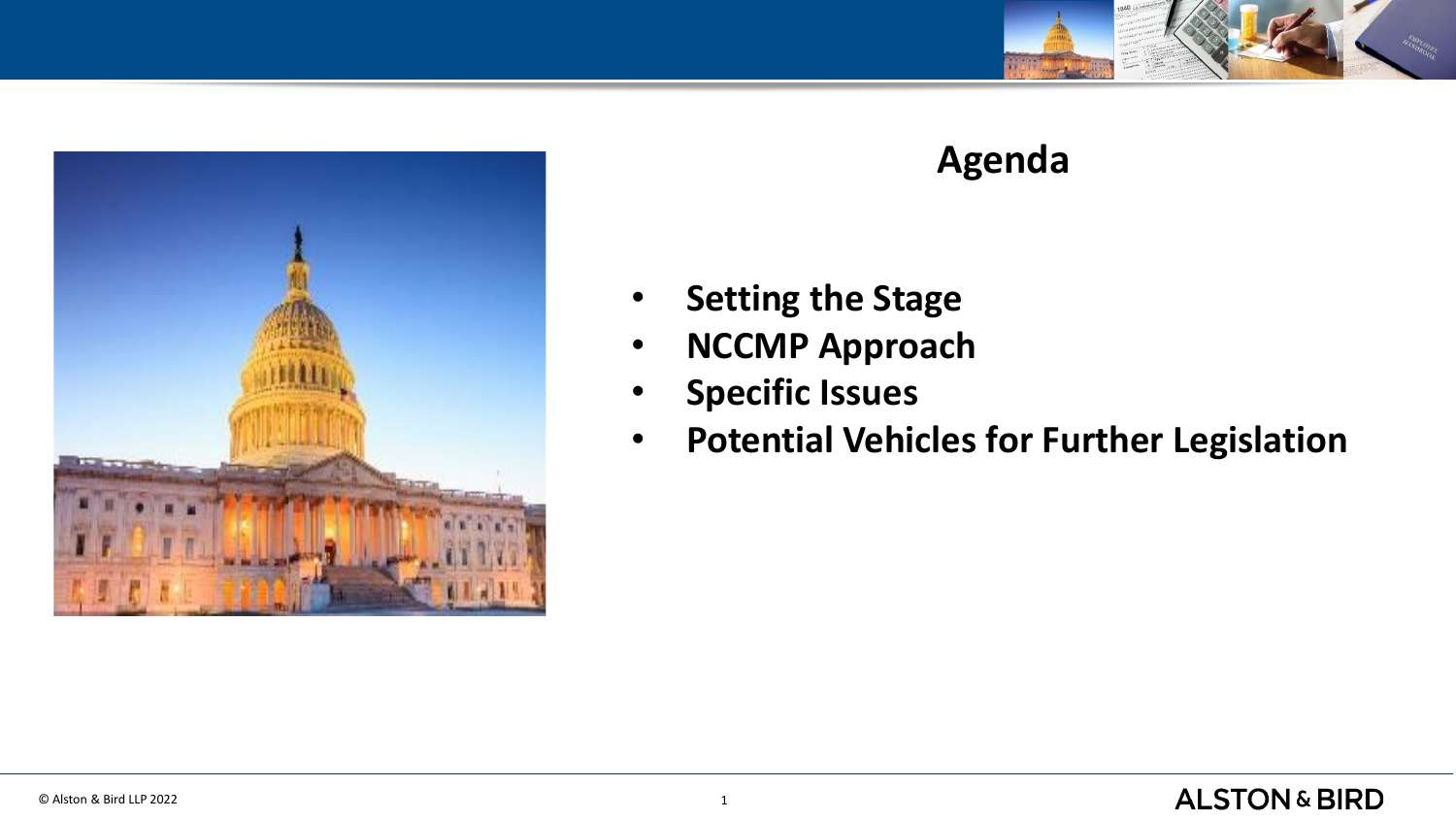

## NCCMP Guiding Principles

- Preserve employment-based health plans, particularly multiemployer plans
- Don't shift costs to private plans
- Preserve ERISA preemption, including with respect to state initiatives that would tax multiemployer plans
- No taxes on employees' health benefits or health plans
- Provide a level playing field for contributing employers (conversely, do not provide a competitive advantage to employers that do not offer health coverage)
- Adopt meaningful steps to reduce health care costs
- Avoid imposing unnecessary costs and burdens
- Respect the collective bargaining process through which multiemployer plans operate
- The details matter: consider the structure of multiemployer plans as technical details are developed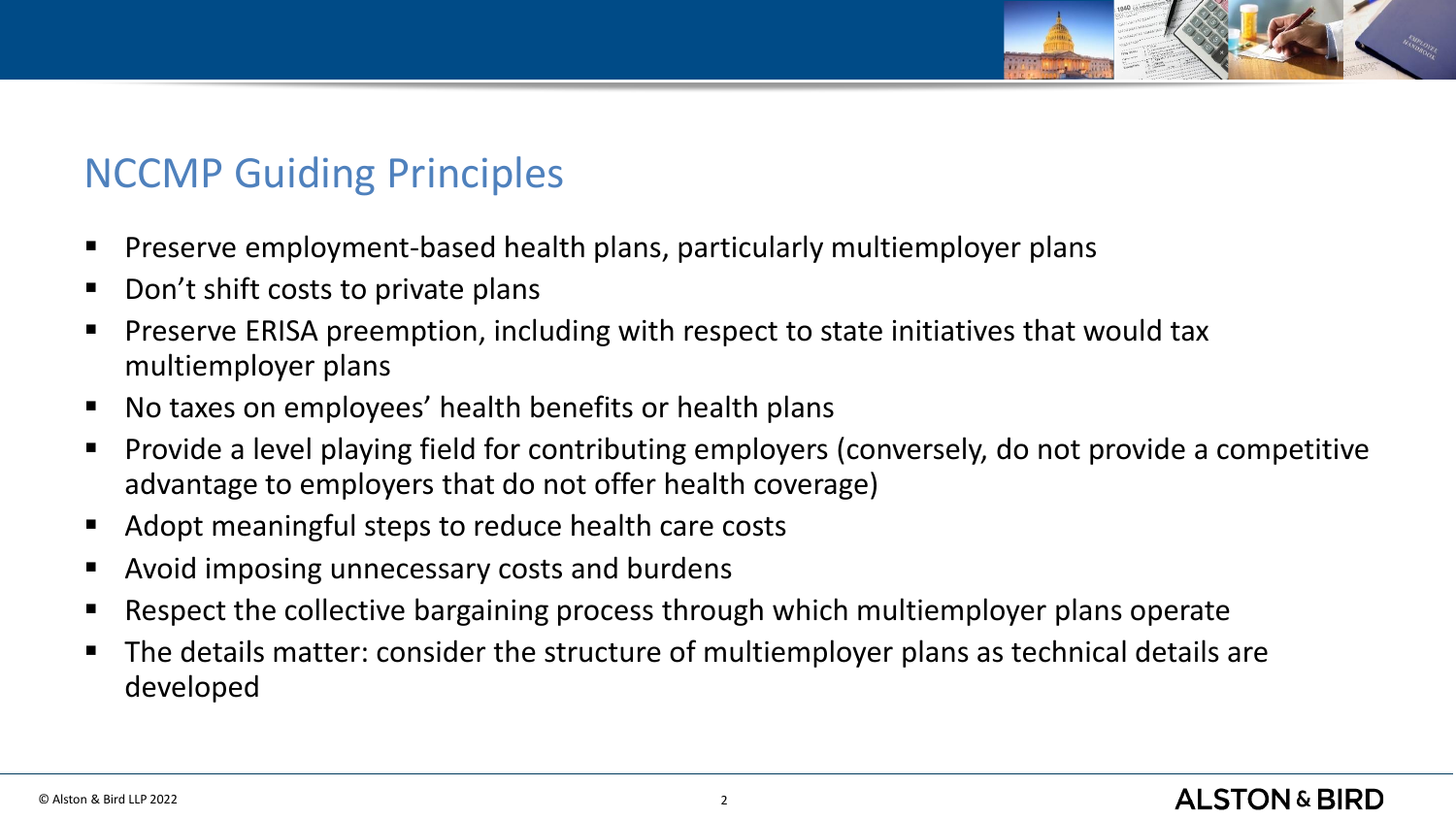

## Specific Issue Areas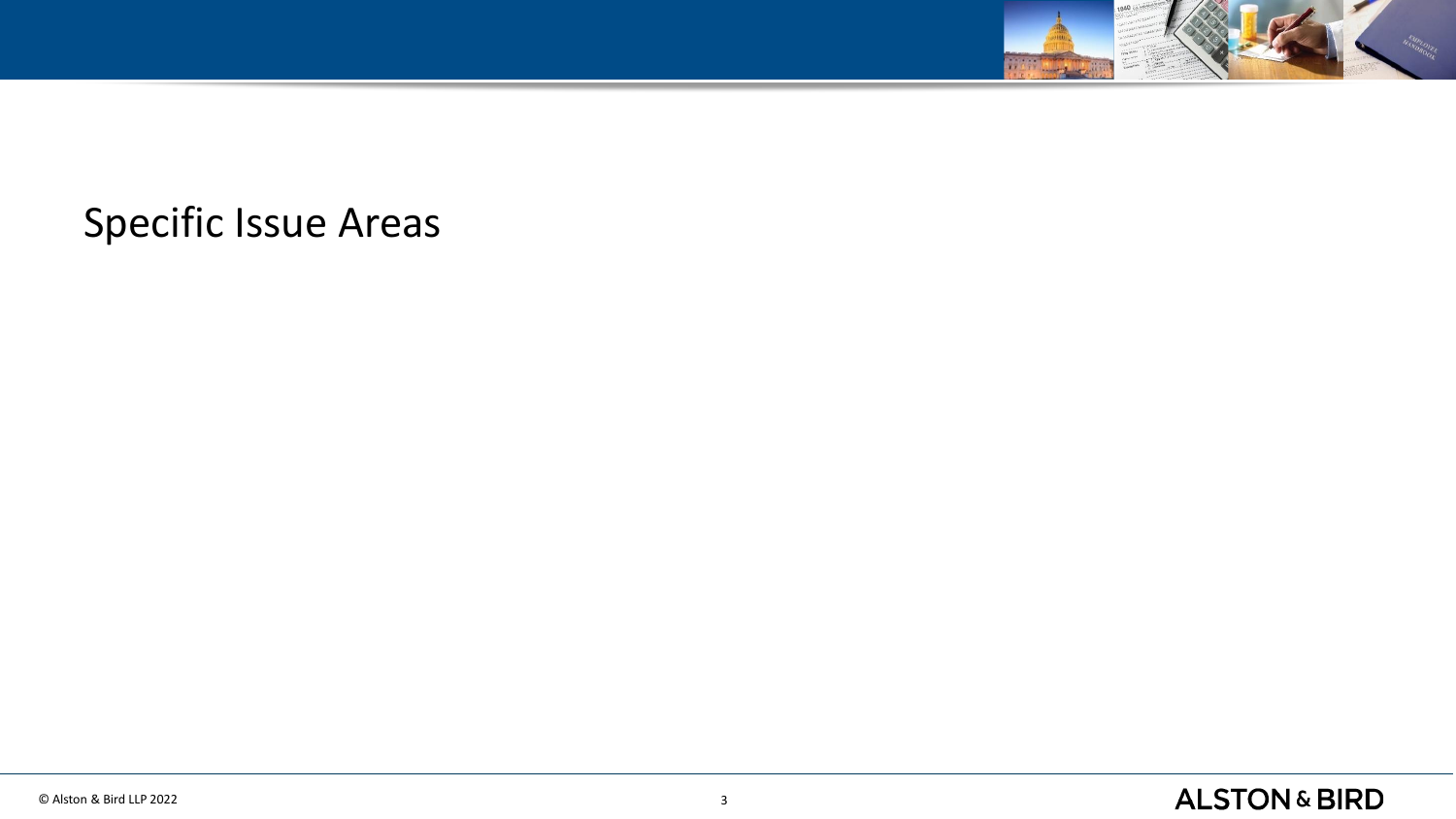

## MHPAEA

- DOL civil penalty (House-passed BBA)
	- Allows DOL to impose a civil penalty for MHPAEA violations
	- \$100 per day per each impacted participant or beneficiary
	- Effective beginning 1 year after date of enactment (DOE)
- President's Budget
	- "The President's fiscal year 2023 (FY23) budget will propose that all health plans cover robust behavioral health services with an adequate network of providers, including three behavioral health visits each year without cost-sharing."
	- Expand access to tele- and virtual mental health care options
- **Substantial Hill Activity** 
	- Example: Senate Finance Committee bi-partisan examination of mental health issues, with a goal of bipartisan legislation this summer
- $\triangleright$  Outlook: There is considerable bi-partisan interest in mental and substance abuse issues and parity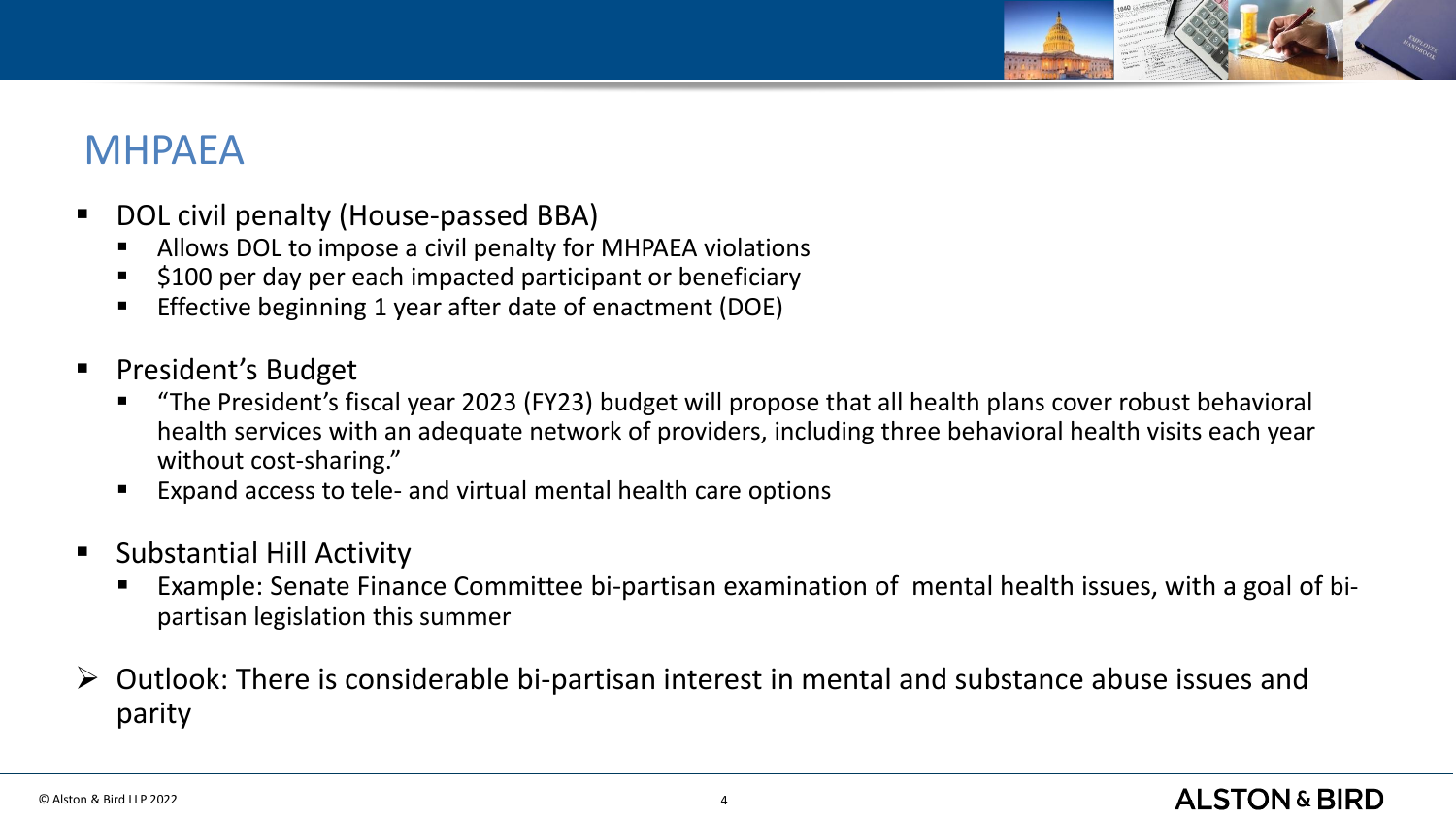

## Rx Pricing

BBB Act (Housed-passed)

- HHS Drug Price Negotiation
	- Starting in 2025, HHS to negotiate prices for certain single source drugs that lack price competition
	- HHS to identity 100 drugs for possible price negotiation
	- HHS to negotiate prices for up to 10 drugs in 2025, 15 in 2026 and 2027, and 20 thereafter
	- *Negotiated prices would apply only to Medicare, not to private sector plans*
- Inflation Rebates
	- Requires drug manufacturers to pay a rebate to the federal government if prices increase faster than inflation
	- The amount of the rebate takes into account not only drugs provided through Medicare, but also *group health plans* and commercial market generally
- Part D Redesign
	- Sets annual out-of-pocket limit for Rx at \$2,000 beginning in 2024, as well as other changes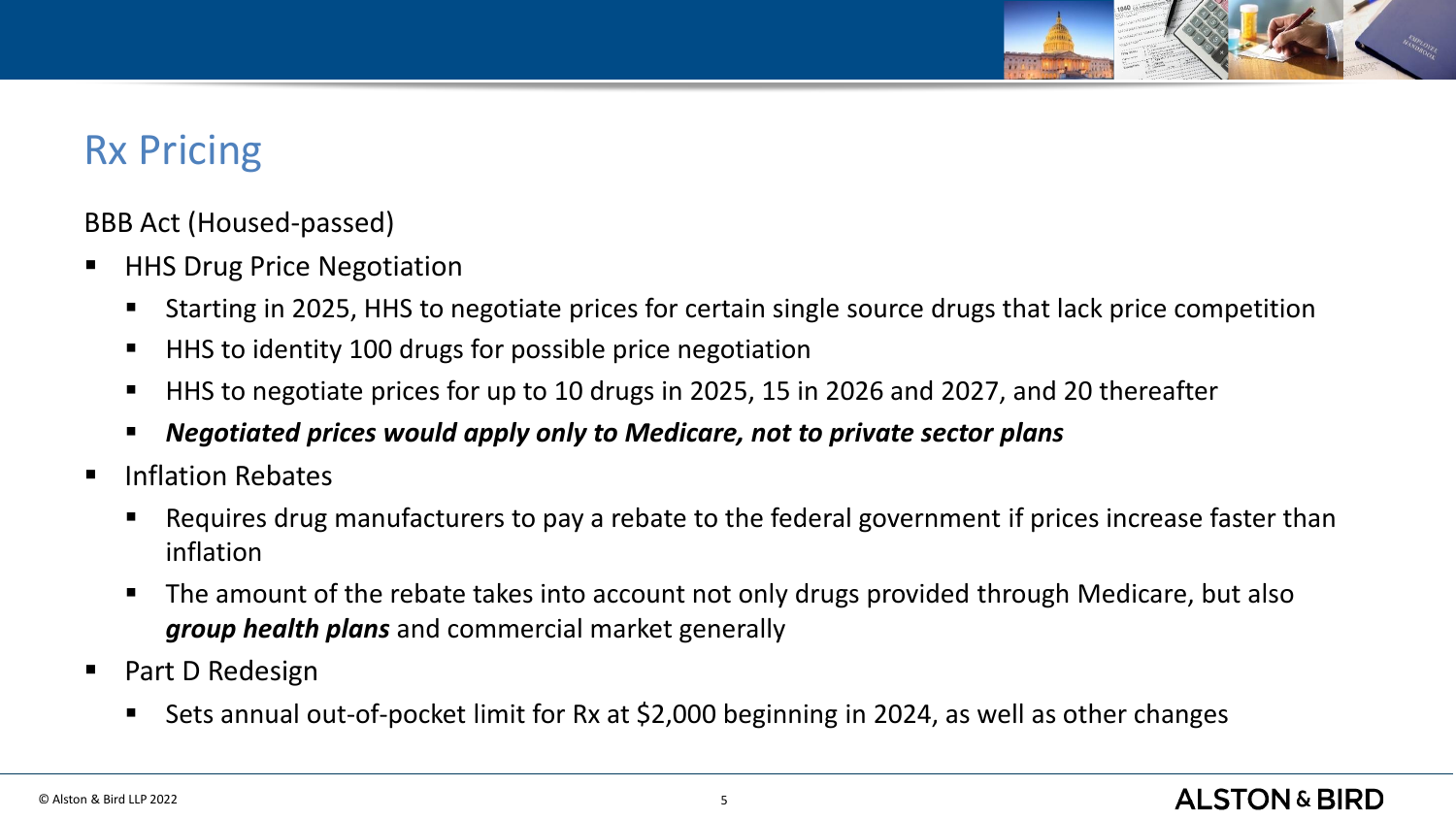## Rx Pricing (cont.)

- Senate Finance Committee Chair Ron Wyden (D-OR) core principles:
	- 1. Medicare must have the authority to negotiate with pharmaceutical companies, especially when competition and market practices are not keeping prices in check.
	- 2. American consumers must pay less at the pharmacy counter.
	- 3. Prices of drugs that increase faster than inflation will not be subsidized by patients and taxpayers.
	- *4. Drug pricing reforms that keep prices and patient costs in check should extend beyond Medicare to all Americans, including those covered by employer and commercial health plans.*
	- 5. Drug pricing reforms should reward scientific innovation, not patent games.
- ➢ NCCMP position: Any cost reduction measures should apply to group health plans, and not shift costs from governmental plans to private plans
- ➢ Outlook: Bi-partisan agreement unlikely; maybe limited proposals if BBB/reconciliation bill moves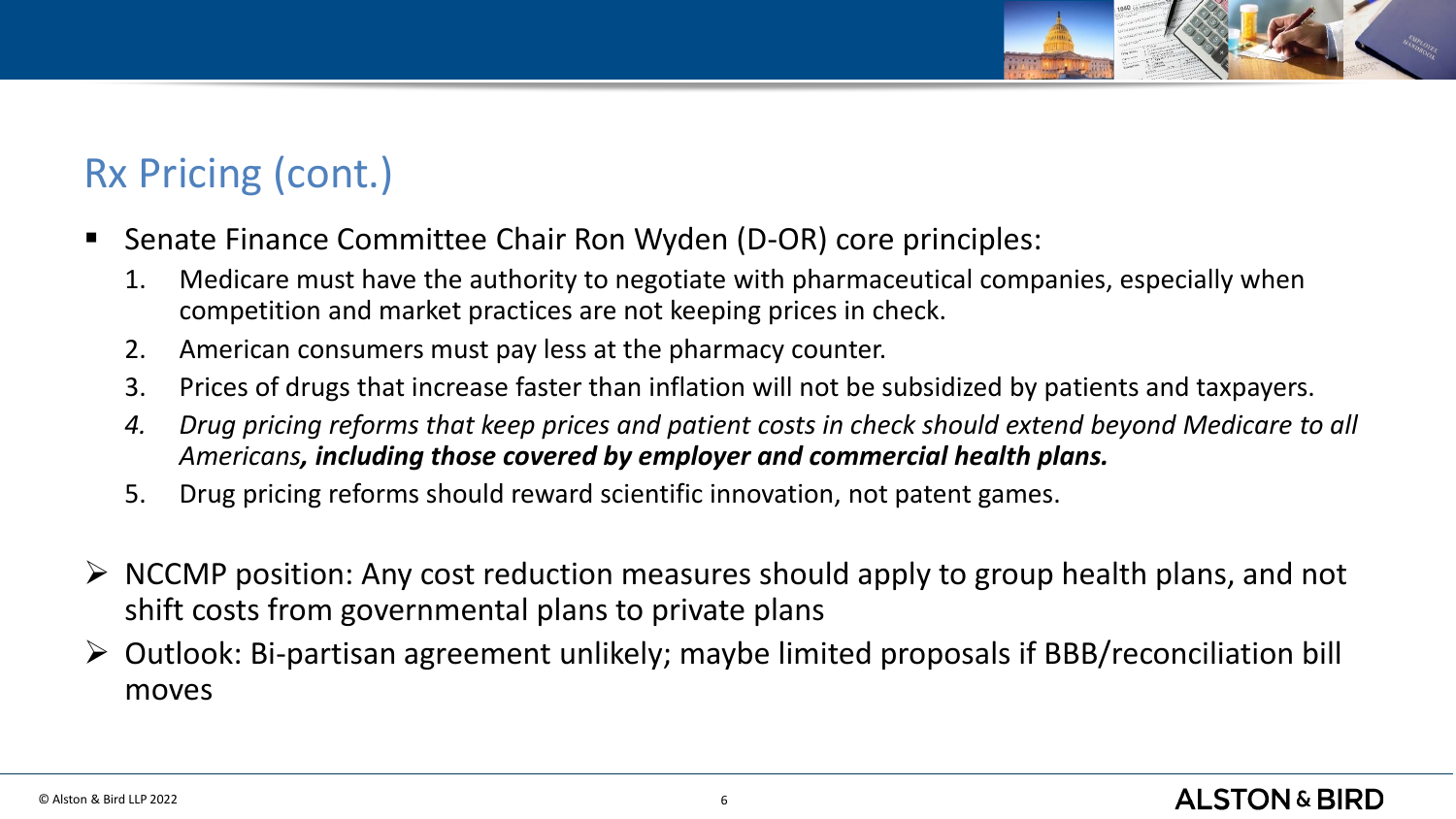

## Cost-Sharing Limits for Insulin

- BBA (House-passed)
	- Group health plans must cover at least one of each dosage form of each different type of insulin
	- Cannot apply any deductible
	- Other cost sharing (for a 30-day supply) is limited to the lesser of: \$35 or 25% of the negotiated price under the plan
	- Effective for plan years beginning on/after Jan. 1, 2024
- Similar stand-alone bills have been introduced in Senate and House
	- Affordable Insulin Now Act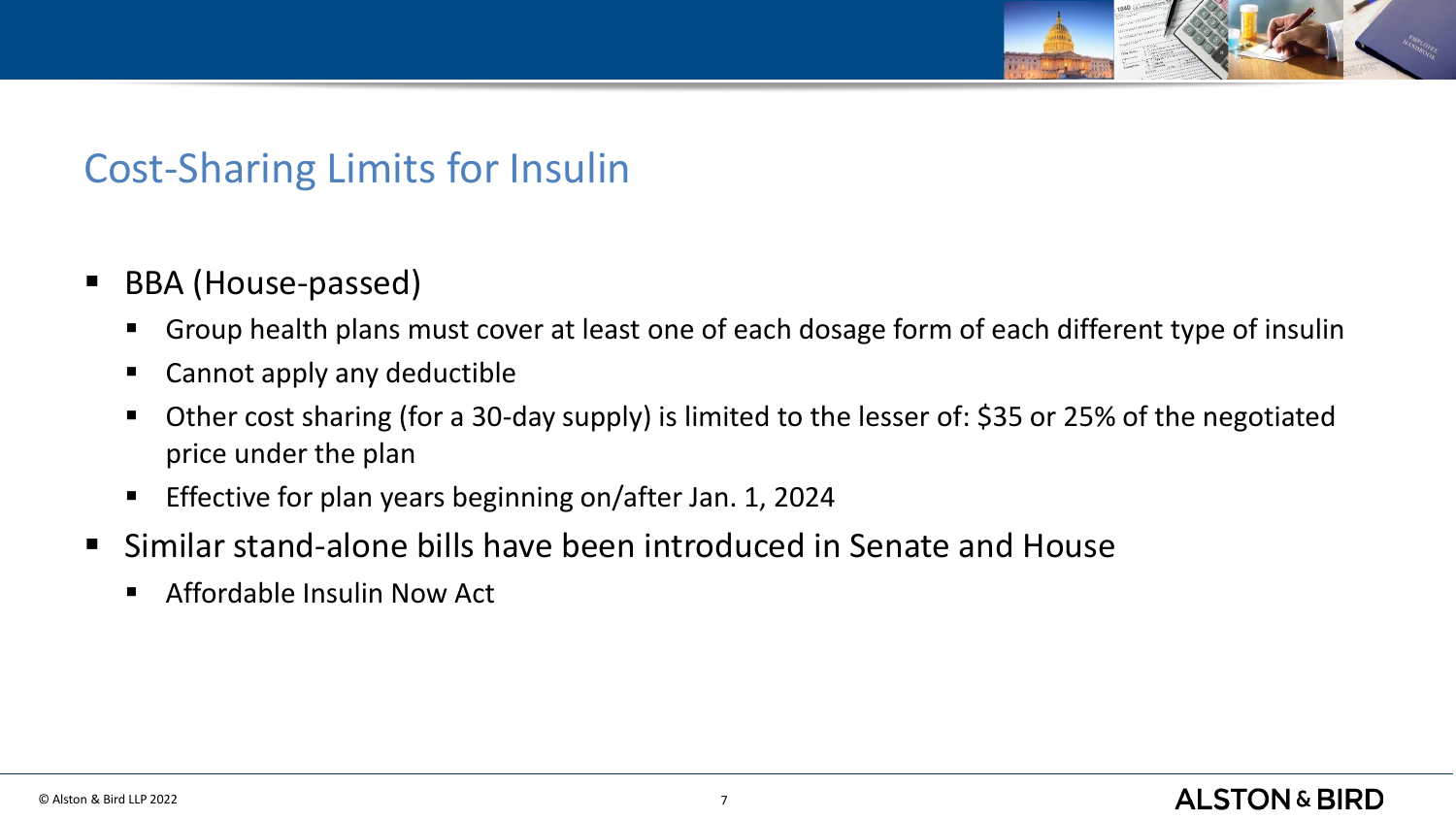

## Affordability Provisions (BBB House Passed)

- Changes how affordability is determined for employer pay-or-play penalties
- Reduces threshold to 8.5% for 2022 through 2025
	- Threshold for 2021 is 9.83%; threshold for 2022 will be 9.61% under current law; indexing of the 8.5% threshold will begin in 2027
- This change is related to provisions expanding access to the premium tax credit
- $\triangleright$  Outlook: Bi-partisan legislation unlikely; watch for regulations changing affordability standard for premium tax credits and any impact on the penalty provisions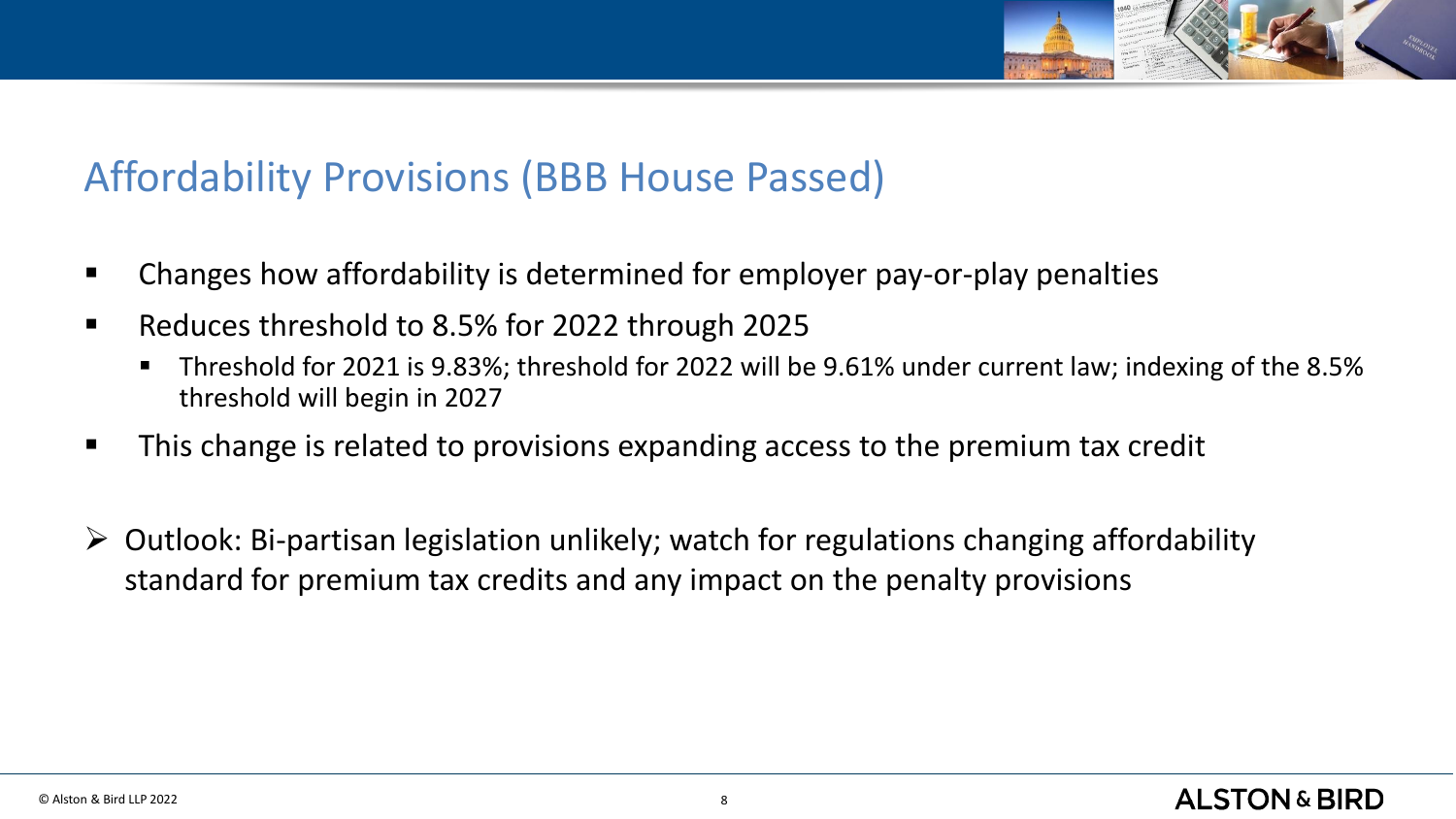

## Paid Leave – BBB (House Passed)

- Federally-funded and administered paid leave program funded by general revenues; not an employer mandate
- 4 weeks per 12-month period for various reasons, including sickness and caregiving
- "Legacy" states with existing programs eligible for a federal grant for the cost of the leave
	- No preemption of state leave laws (but no federal grant money for new laws)
- **Employers that maintain their own leave programs eligible for a credit** 
	- Credit applies for leave provided through insurance, *through a multiemployer plan* or by the employer on a self-funded basis
- ➢ Outlook:
	- Action on a paid leave proposal of this type unlikely; there is some bi-partisan interest but not in this type of plan
	- In the absence of a federal program, more states likely to adopt their own laws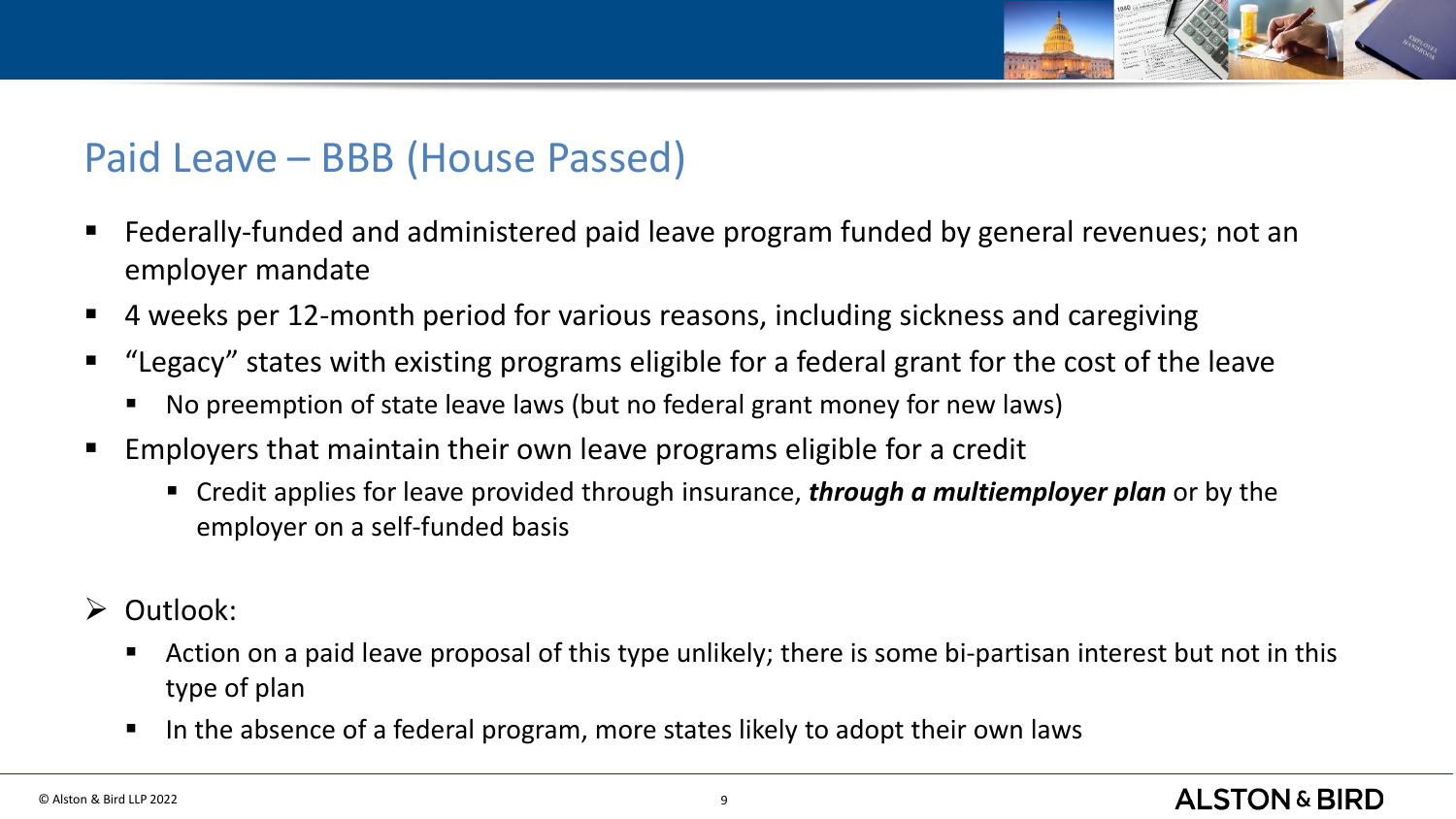

## House Republican Healthy Future Tax Force

- Goal is to draft an agenda for the future
- Five subcommittees
	- Security (supply chain and pandemic preparedness)
	- **■** Affordability
	- Treatment
	- Doctor/patient relationship subcommittee
	- Modernization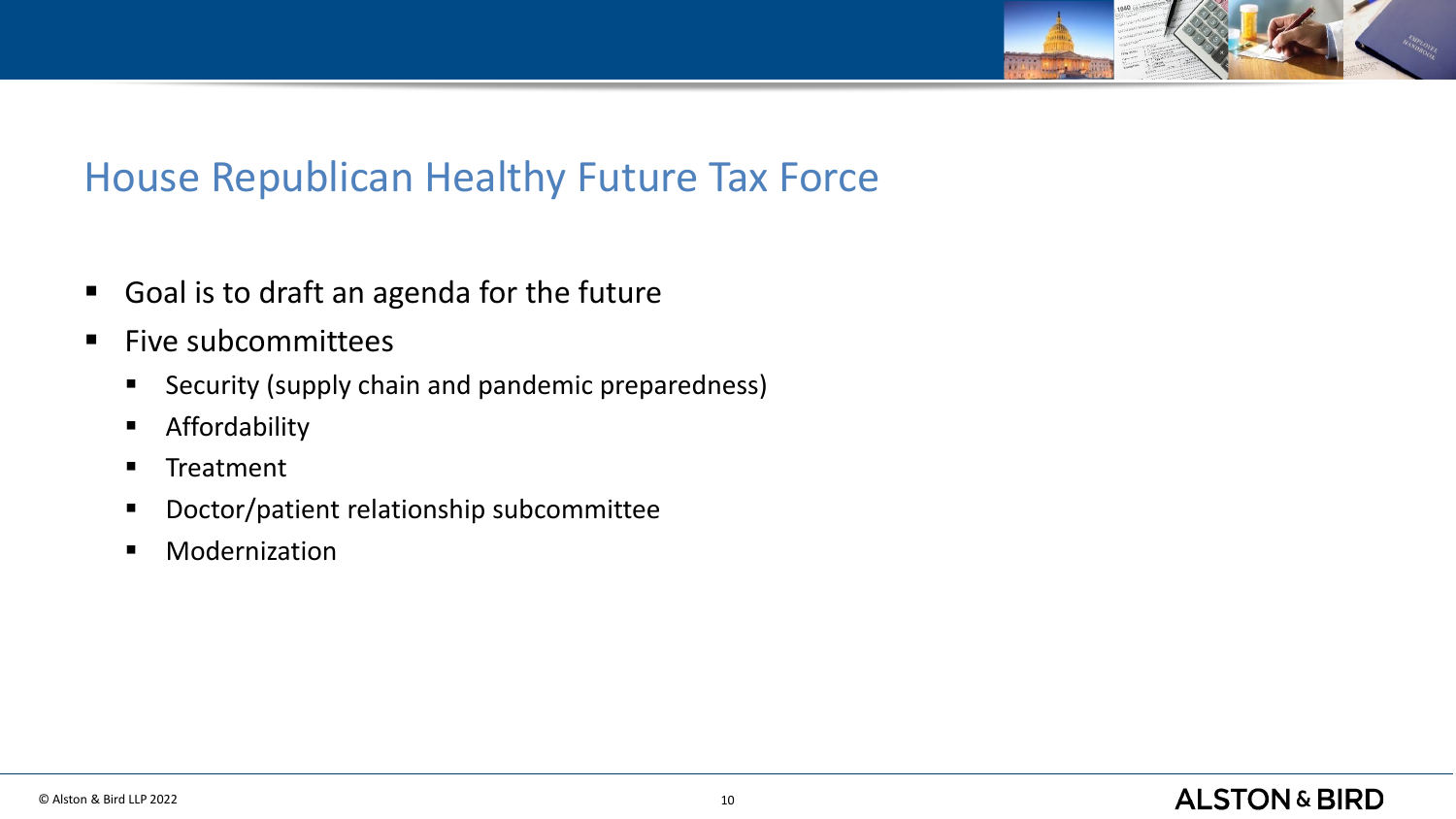

## Possible Legislative Vehicles